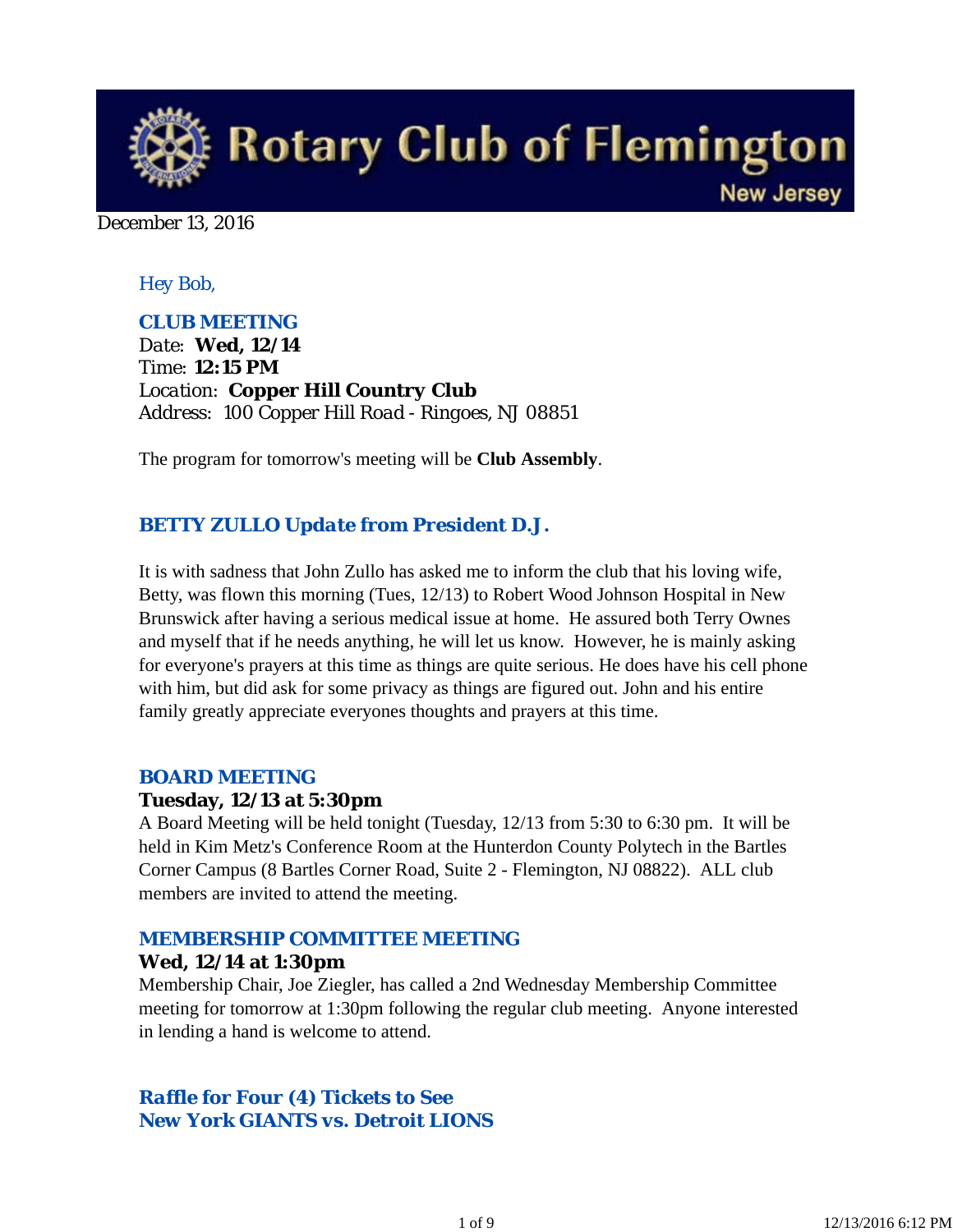## *Football Game for Sunday, 12/18/2016 at 1pm* **Online Bidding via Email up to Wed, 12/14 at 12noon**

The Summit / New Providence Rotary Club is raffling off FOUR (4) GIANT - LIONS TICKETS. We are sending this notice to each Club President and Secretary, as we're hoping that you will forward it to your members who may be interested in participating.

We have **four tickets** for the 1 pm game on December 18 at Met Life Statdium beween the Giants and the Detroit Lions. Thanks to our member Chan Coddington, -- four tickets in section 235 are available (including parking) face value of \$1,050.

The highest bid received by Wednesday (12/14) at 12noon gets the tickets. You also get a tax deduction as you will be making your check payable to "**SNP Rotary - CFNJ**" submit your bids to **joseph@snprotary.org**

Susuan Haig, President Joe Steiner, Secretary The Rotary Club of Summit / New Providence



## *PHOTO ALBUM from the Flemington Rotary Holiday Party* **Held on Thursday, December 1, 2016**

**Click Here** or on the photo to the left to view the Photo Album from the recent Holiday Party at Al Fresco's.

A very special thanks Karen Widico for making the arrangements and setting up the party!

A special thanks to the Rev. Dr. Herb Bohler for taking the photos and generating the album for everyone to see.



### *PHOTO ALBUM from the Main Street Christmas Tree Lighting Ceremony* **Held on Friday, December 2, 2016**

**Click Here** or on the photo to the left to view the Photo Album from the recent Tree Lighting Ceremony and After-Party.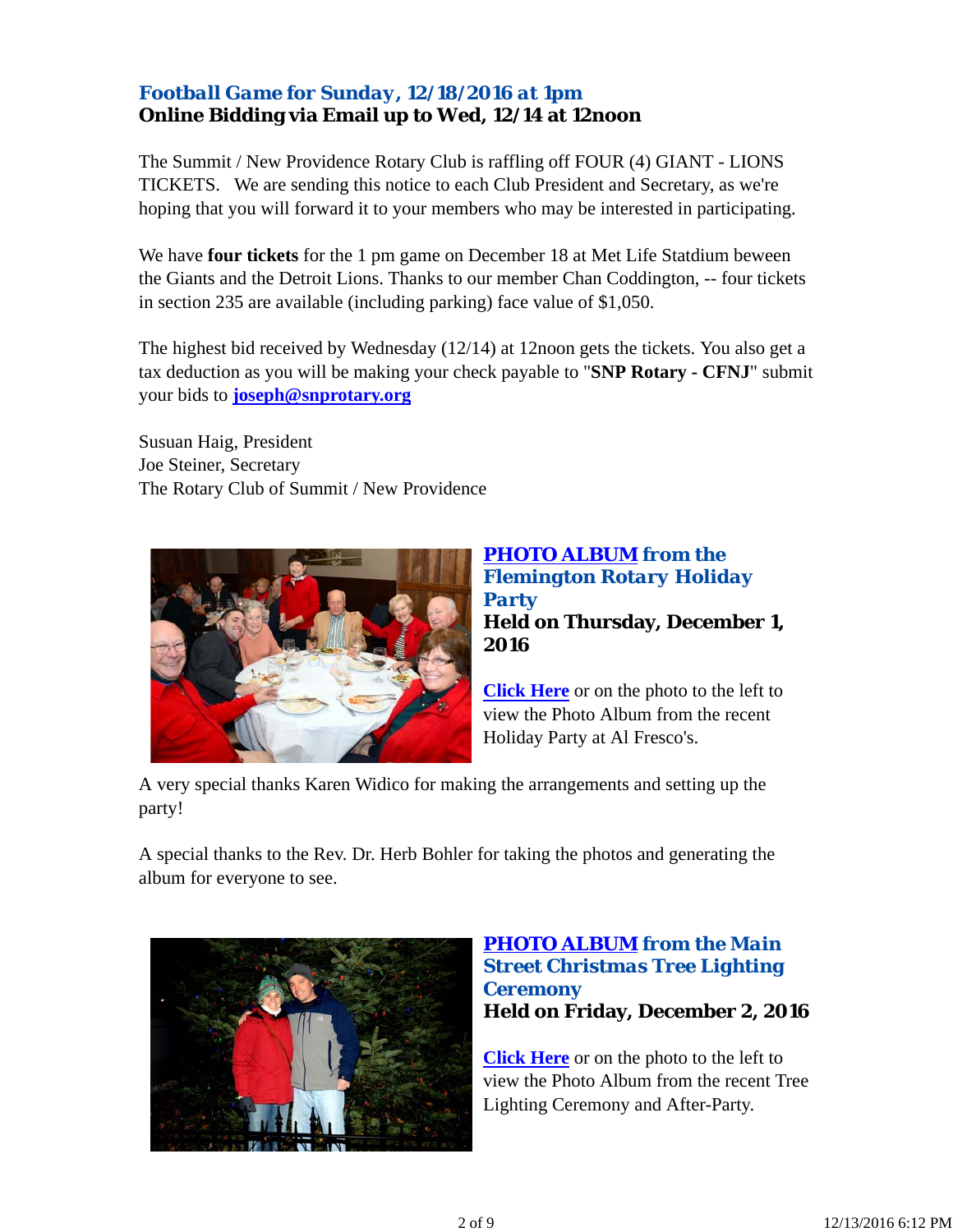

Pictured to the left are

**Frank & Jennyann Fischer** from the Black Fish Christmas Tree Nursery. They donated the 2016 Christmas Tree that is proudly on display on Main Street.

A very special thanks to Dick Stothoff, Terry Ownes and everyone else that helped to make this annual ceremony such a fun event! A special thanks to the Rev. Dr. Herb Bohler for taking the photos and generating the photo album!



off-site meetings for January:

### *Rotary Club of Flemington OFF-SITE MEETINGS for January 2017*

In typical fashion, Copper Hill Country Club will be closed during the month of January. Therefore, the January 2017 meetings will be held **off-site**. We will resume meetings back at Copper Hill on Wed, February 1, 2017. The following is the list of

Wed, 1/04: **OFFSITE** Meeting at **Dockside Market & Grill** Wed, 1/11: **OFFSITE** Meeting at the **Hunterdon Medical Center** Wed, 1/18: **OFFSITE** Meeting at **Al Fresco's** Wed, 1/25: **OFFSITE** Meeting at the **Hunterdon County Polytech Career Cafe**



### *The Flemington Rotary MEMBER DIRECTORY Is Updated on the Website*

A PDF copy of the Club Directory kept on the club website, located on the password protected "**Members Only**" page. To access this, simply goto **www.FlemingtonRotaryNJ.org** and click on "Members

Only" in the upper left. The page is password protected. If you do not have the password, simply email us and request it.

If you see any updates that need to be made (a change of address, email, phone number, something is not listed correctly, etc.), please email Sandy Clark and request any changes to be made. **Click Here** to generate an email to Sandy.



# *SPEAKERS & PROGRAMS BEING SOUGHT*

Mick Schaible is looking for some ideas for upcoming meeting programs and speakers. If you have any leads, please pass them onto Mick, who will follow-up to schedule the speaker.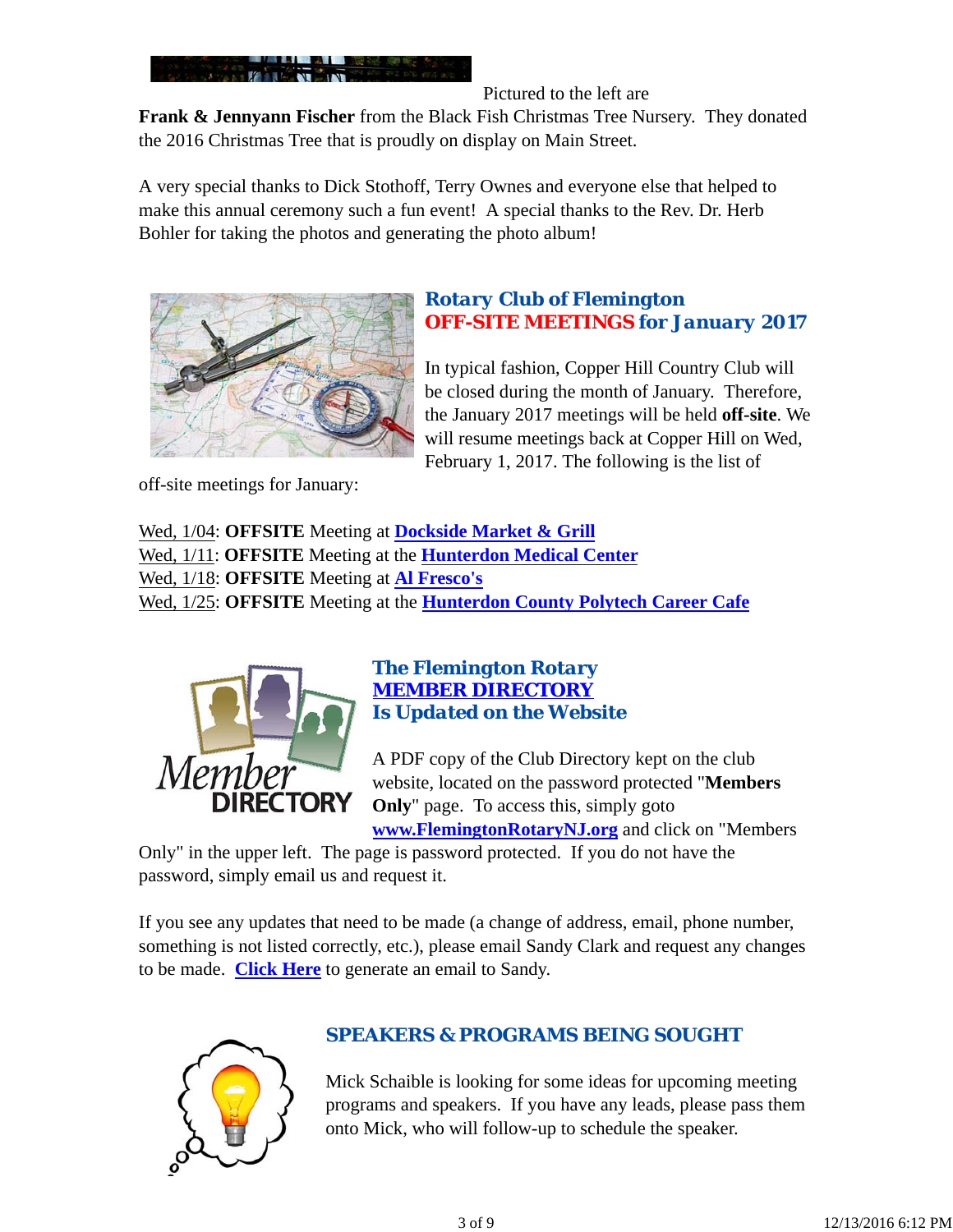

**Click here** to generate an email directly to Mick.



As you know, the Rotary Club of Flemington is a member of the H.C. Chamber of Commerce. This enables all Rotarians the ability to attend a Chamber function as a "member". If someone asks you what your business is, you would explain that you are a member representing the Rotary Club of Flemington. **Click Here** to visit the Chamber website for a listing of upcoming events.



### *Jersey Talk Radio - Internet Radio "THE ROTARY HOUR"* **Tuesdays** from **5pm to 6pm**

PDG Megan Jones-Holt is the host of "The Rotary Hour" on the "Jersey Talk Radio" internet radio station. She is always looking for guests to have on the show. If you are intersted, please get in touch with Megan at (908)894-4590 or **mjonesholt@gmail.com**.

**Click Here** to listen to the Internet Radio station from your PC, smart phone, mobile device, etc.

### *ROTARY DISTRICT 7510 NEWS*

**Click Here** to read the current news from our Rotary District 7510.

# *UPCOMING DATES TO NOTE:*

Wed, 12/14: Club Assembly Wed, 12/21: **Madrigal Girls Chorus** from H.C.R.H.S. for festive singing Wed, 12/28: **No Meeting this day**.

**Next RCOF Board Meeting**: To Be Announced. (Held bi-monthly). **Next Membership Meeting:** Wed, 12/14/2016 at 1:30 PM (Usually the 2<sup>nd</sup> Wed).

#### **Upcoming RCOF Club Events, Fundraisers, Fellowship Events, Etc**.:

TBA: Soup Cook-Off TBA: Bark In The Park (Dog Walk) TBA: Pedals for Progress Bicycle Collection

### **Rotary District 7510 Events & Functions:**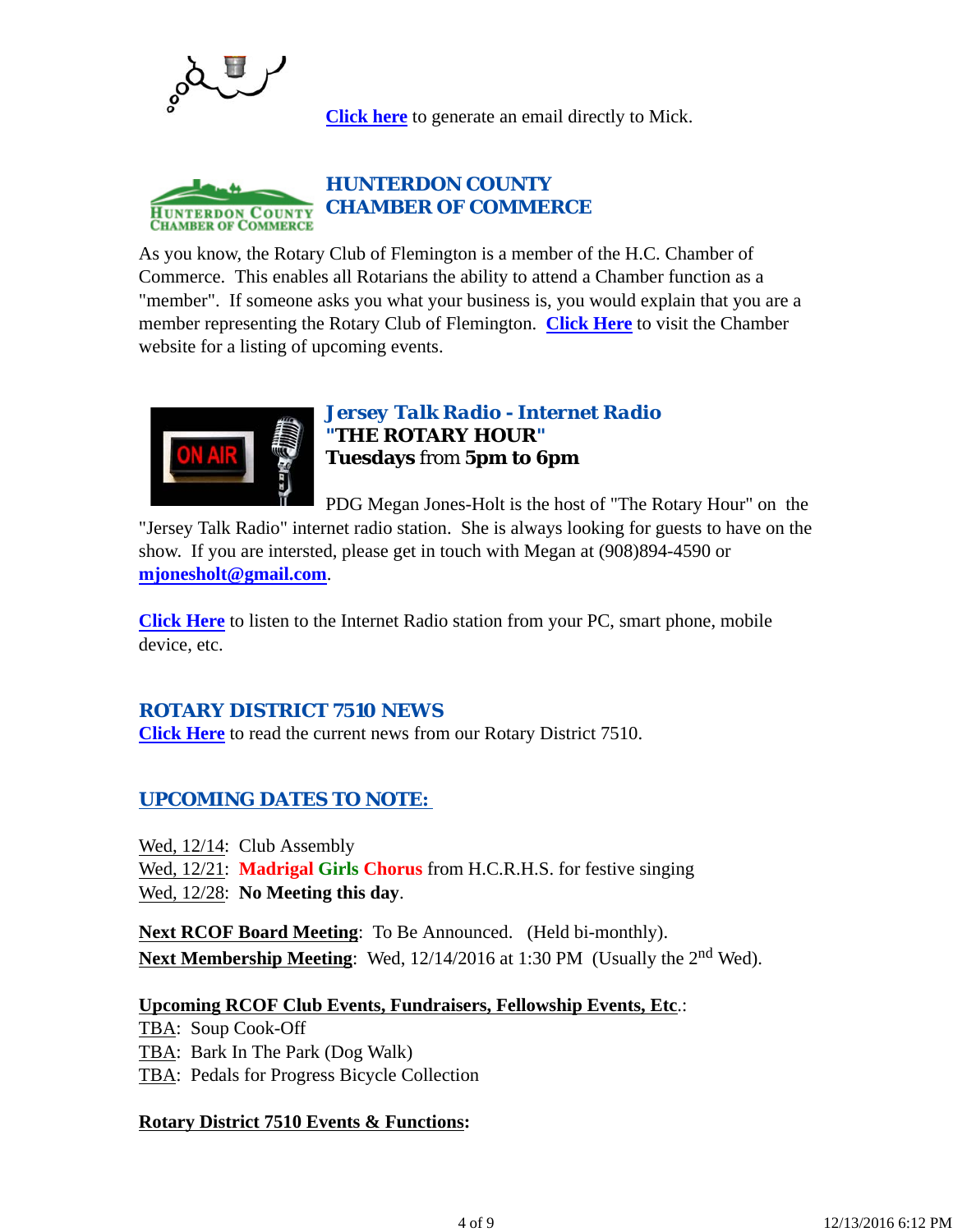3/2/17: President-Elect Training Seminar (PETS 1) 3/23 to 3/25/17: President-Elect Training Seminar (PETS 2) 5/5 to 5/7/17: District Conference at the Shawnee Inn 5/15/17: District Assembly 6/10 to 6/14/17: Rotary International Convention in Atlanta, Georgia 6/29/17: District Changing of the Guard

### *COMMITTEE LIST:*

**Click Here** to download the listing of all current Club Committee's and its members.

### *"MEMBERS ONLY" WEBSITE:*

### **Click Here for the Members Only section of the website to find:**

- 1) The "Membership Proposal Form" to propose a new member.
- 2) New Member Information.
- 3) An Online Copy of the Club Membership Directory.
- 4) A Link to All Photos Albums of the Club.

### *ROTARY WEBSITE LINKS:*

Rotary International: **www.Rotary.org** Rotary District 7510: **www.RotaryNJ.org**

### *NEARBY ROTARY CLUB MEETINGS:*

As A Rotarian, you are Welcome to attend a Rotary Club meeting anywhere in the world. Click here for the Rotary Club Locator App. Or see below for some local meetings:

#### Mondays

**Lambertville/New Hope** (6:30 pm) - Lambertville Station Restaurant; 11 Bridge Street, Lambertville NJ 08530

**Piscataway** (12:15 pm) - Radisson Hotel; 21 Kingsbridge Road, Piscataway, NJ 08854

### Tuesdays

**Whitehouse** (12:15 pm) - Max's 22; 456 Route 22 West, Whitehouse Station, NJ 08889 **Princeton** (12:15 pm) - The Nassau Club; 6 Mercer Street, Princeton, NJ 08540 **Bridgewater-Bound Brook** (12:15 pm) - Arbor Glenn; 100 Monroe St, Bridgewater 08807

### Wednesdays

**Branchburg Township** (7:30 am): Stoney Brook Grille; 1285 Route 28, North Branch, NJ 08876

**Flemington** (12:15pm): Copper Hill Country Club; 100 Copper Hill Road, Ringoes, NJ 08851

**Hillsborough Township** (6:15 pm): Pheasant's Landing; 311 Amwell Road (Rt. 514), Hillsborough, NJ 08844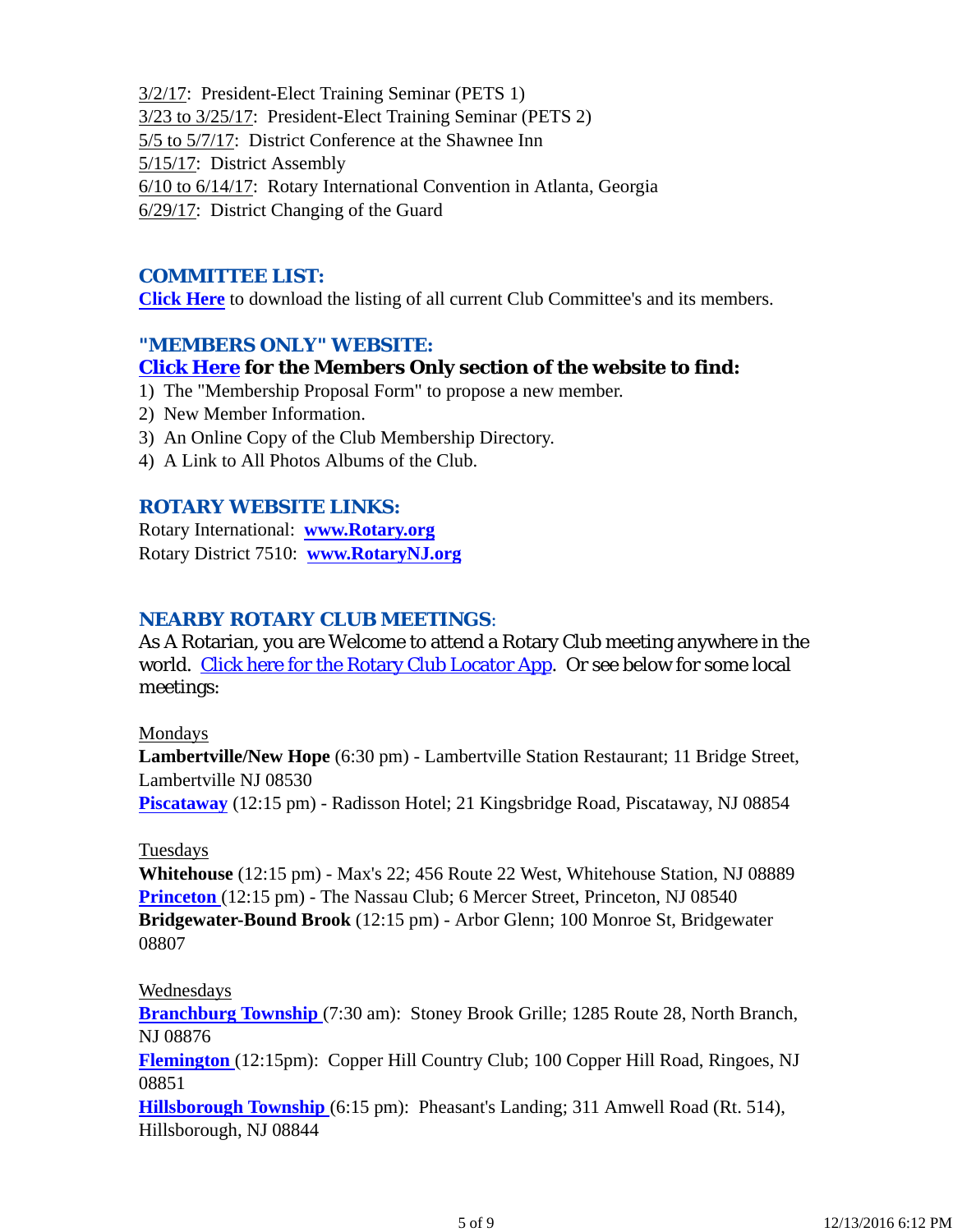#### Thursdays

**Clinton Sunrise** (7:30 am): Clinton Fire Department; New Street, Clinton, NJ 08809 **Somerville/Bridgewater** (12:15 pm): Bridgewater Manor; 1251 US Highway 202/206, Bridgewater, NJ 08807

**Trenton** (12:15 pm): Freddie's Tavern; 12 Railroad Avenue, West Trenton, NJ 08628

### Fridays

**North Hunterdon** (12:15 pm): Beaver Brook County Club; 25 County Club Drive, Annandale, NJ 08801

**Princeton Corridor** (12:15pm): Hyatt Regency; 102 Carnegie Center, Rt. 1 North, Princeton, NJ 08540

#### eClub

**Rotary eClub of Hunterdon Horizon**: View website for meetings or online makeups.

# RI President's Call for Action in **2016-2017**: **"Rotary Serving Humanity"**

## **Rotary Club of Flemington - Our 93rd Year**

Founded October 3, 1923 \* Charter #1529 \* District 7510

| <b>Club President</b>                    | <b>Daniel James "D.J." Wright</b>               |
|------------------------------------------|-------------------------------------------------|
| President-Elect                          | <b>Kim Metz</b>                                 |
| Secretary                                | <b>Karen Widico</b>                             |
| Treasurer, General                       | <b>Bob Newland</b>                              |
| Treasurer, Lunch                         | <b>Lynn Hyman</b>                               |
| <b>Board Member</b>                      | <b>Mick Schaible</b> (immediate Past-President) |
| <b>Board Member</b>                      | <b>Sandy Clark</b>                              |
| <b>Board Member</b>                      | <b>Joe Ziegler</b>                              |
| Sergeant-at-Arms                         | <b>Ken Skowronek</b>                            |
| R.I. President                           | John F. Germ (Chattanooga, Tennessee, USA)      |
| District Governor (DG)                   | <b>Charles Minton</b> (Union, NJ)               |
| District Governor Elect (DGE)            | <b>Bob Zeglarski</b> (Roselle-Rosselle Park)    |
| District Governor Nomimee (DGN)          | <b>John Shockley</b> (Hillsborough)             |
| <b>Assistant District Governor (ADG)</b> | Albert Varga (Lambertville-New Hope)            |

Club Meetings: **Wednesday, 12:15 pm, Copper Hill Country Club** 100 Copper Hill Road, Ringoes 08551



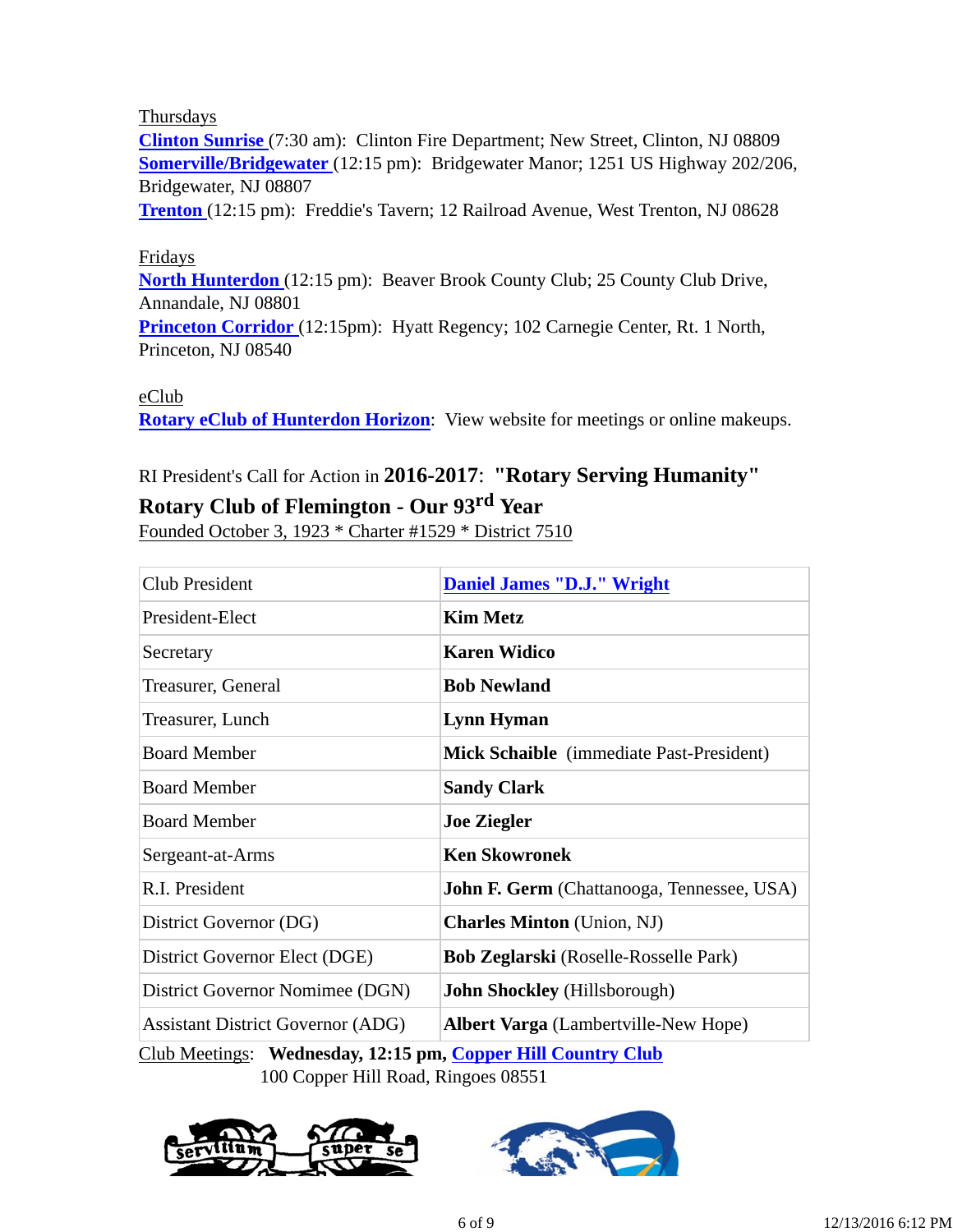

*MISSION STATEMENT*: The mission of Rotary International is to assist and guide Rotarians and Rotary clubs to accomplish the Object of Rotary to ensure Rotary's continuing relevance and to help build a better world, emphasizing service activities by individuals and groups that enhance the quality of life and human dignity, encouraging high ethical standards, and creating greater understanding among all people to advance the search for peace in the world.

**THE OBJECT OF ROTARY:** The object of Rotary is to encourage and foster the ideal of service as a basis of worthy enterprise and, in particular, to encourage and foster:

**1st**: The development of acquaintance as an opportunity for service;

**2nd**: High ethical standards in business and professions, the recognition of the worthiness of all useful occupations, and the dignifying of each Rotarian's occupation as an opportunity to serve society;

**3rd**: The application of the ideal of service in each Rotarian's personal, business and community life;

**4th**: The advancement of international understanding, goodwill, and peace through a world fellowship of business and professional persons united in the ideal of service.

### **THE 4-WAY TEST:** "Of the things we think, say or do:

- **1st**: Is it the Truth?
- 2<sup>nd</sup>: Is it Fair to all concerned?
- **3rd**: Will it build goodwill and better friendships?
- **4th**: Will it be beneficial to all concerned?"

#### *ROTARY's AVENUE'S OF SERVICE*:

**1)** Through **Club Service**, we have fun, build lasting friendships, and make sure that our club runs well.

**2)** Through **Vocational Service**, we volunteer our professional skills to serve others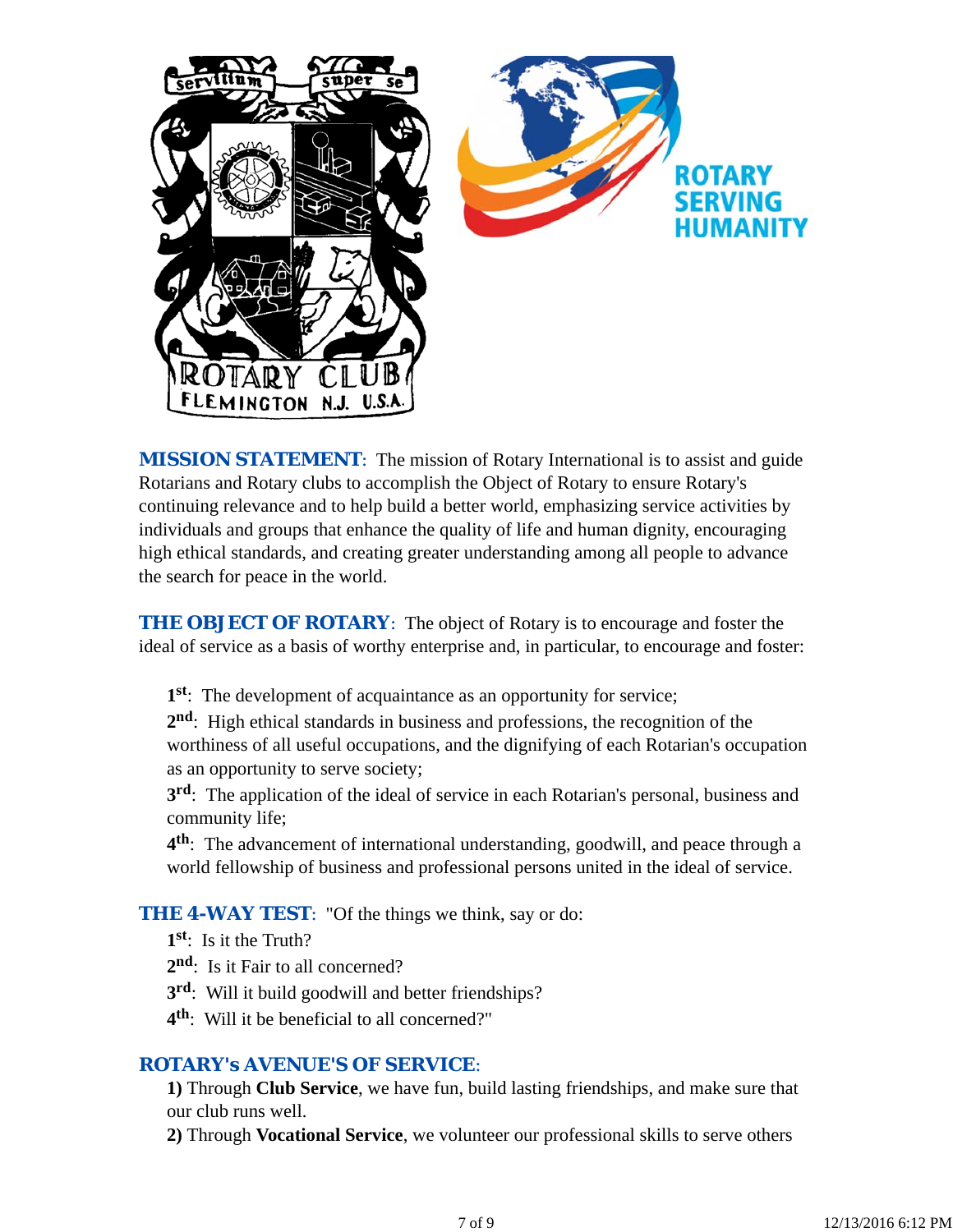and promote integrity in everything we do.

**3)** Through **Community Service**, we address local needs and work with our community to bring lasting improvements.

**4)** Through **International Service**, we meet humanitarian needs around the globe and promote world understanding and peace.

**5)** Through **Youth Service**, we work with young people to help them become the next generation of leaders, visionaries, and peacemakers.

# **2016-2017 CLUB MEMBER ROSTER Rotary Club of Flemington, NJ**

Current Number of Members: 42

| <b>Rotarian</b>                   | <b>Member Since</b> | <b>Classification</b>           |
|-----------------------------------|---------------------|---------------------------------|
| Black, Bruce B.                   | 2007                | <b>Health and Fitness</b>       |
| Bohler, Herbert C. (Herb)         | 1977                | <b>Specialty Advertising</b>    |
| <b>Boynton, Adam</b>              | 2016                | <b>Church / Social Services</b> |
| Chittenden, Robert L. (Bob)       | 2003                | M.E.F.P. Consulting Engineering |
| Clark, Arthur L. (Sandy)          | 1987                | Printing                        |
| Davidson, James G. (Jim)          | 2002                | <b>Rubber Products</b>          |
| del Campo, Ann                    | 2016                | <b>Scientist &amp; Farmer</b>   |
| Ferrari, Frederick J. (Fred)      | 1964                | Orthodontia                     |
| Fisher, Charles H. (Charlie)      | 1961                | <b>Funeral Services</b>         |
| Fisher, Thomas H. (Tom)           | 2012                | Property & Casualty Insurance   |
| <b>Goldsmith, Cheryl</b>          | 2016                | <b>Realtor</b>                  |
| <b>Goodwin, Michael S.</b>        | 2016                | <b>Youth Development</b>        |
| Harrison, Jeffrey (Jeff)          | 1996                | Psychotherapy                   |
| Hyman, Lynn                       | 2010                | <b>Retail Banking</b>           |
| Kamnitsis, Christopher P. (Chris) | 2001                | <b>Financial Planning</b>       |
| <b>Kritharis, Nikolaos (Nik)</b>  | 2016                | <b>Dentistry</b>                |
| Liebross, Ira                     | 1997                | <b>Family Medicine</b>          |
| Loew, Darren                      | 2002                | <b>Orthodontics</b>             |
| Martin, Teresa (Terry)            | 1993                | Solid Waste/Recycling           |
| Mazujian, Harry                   | 2004                | Clergy                          |
| McWilliams, Nancy                 | 1992                | Psychotherapy                   |
| Metz, Kim                         | 2007                | <b>Technical Education</b>      |
| Muller, George D.                 | 1964                | <b>Cut Glass Manufacturing</b>  |
| Nastasi, William (Bill)           | 1996                | <b>General Contracting</b>      |
| Newland, Robert D. (Bob)          | 1998                | Insurance                       |
| Ownes, Terry M.                   | 1987                | <b>Floor Covering</b>           |
| Phelan, Christopher J. (Chris)    | 2009                | <b>Chamber Of Commerce</b>      |
| Randolph, R. Wayne                | 1982                | <b>Veterinary Medicine</b>      |